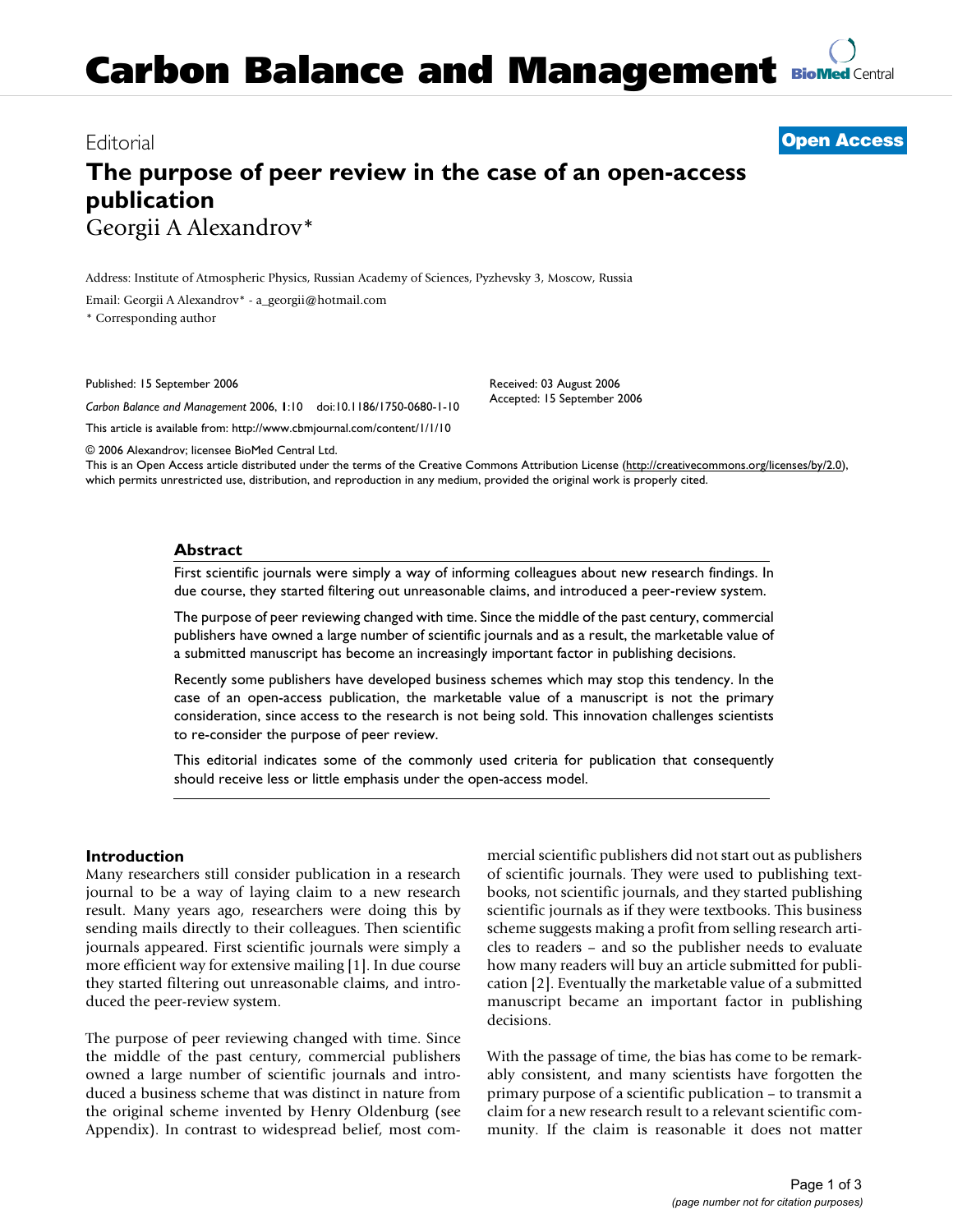

#### Figure 1

.

The Oldenburg's model of scientific correspondence. Notation: *w* is paying capacity of an average corresponding member of a research network;  $n<sub>p</sub>$  is maximum size of network based on exchanging private letters; *n<sub>c</sub>* is maximum size of network based on Oldenburg's model.

whether the readership is large or small [3]. In some sense the purpose of a scientific journal is similar to the purpose of a ship's journal. Keeping an accurate record of scientific achievements is essential in and of itself.

One may hardly expect that a reader-oriented publisher would be willing to pay the cost associated with pursuing such a goal. To be profitable a scientific journal must reject manuscripts that are not found to be sufficiently interesting to a broad readership. Hence, the current business scheme eventually transforms the process of publishing a research result in an unexpected way [4].

Only recently have BioMed Central and some other publishers suggested a business model which may address this problem. In the case of an open-access publication, reviewers need not evaluate the marketable value of a manuscript, since the cost of publication is paid directly (by the author's funder or institution, or by a third party), and does not need to be recouped from readers via subscriptions. This allows publishers to concentrate on the validity of the claim for a new research result – that is, check whether the manuscript is free from obvious errors, or unjustified conclusions.

Under this new model of publishing, scientists can refine the culture of peer-review.

#### **Discussion**

What may be a reason for rejecting an article if the cost of publication does not need to be recouped through subscriptions? In fact, there are many reasons.

First, the article must fall within the general scope of the journal. Second, it must be an original work, not a copy or adaptation of someone else's work. Third, it must show a departure from previous works. Fourth, conclusions must be justified. Moreover, the article must be written in understandable language, and it must contain no obvious errors.

All these requirements are essential for filtering out an unreasonable claim for a new research result and cannot be ignored.

Then, what should not be a reason for rejecting an article, under an open access business model?

Obviously, the marketable value of the article should not be a reason for rejection, and all such evaluations must be ignored.

For example, more than often, peer-review turns into voting. Reviewers simply express their emotions: "interesting"," boring", "good paper", "not impressive", and so on. Such evaluations are essential to predict reader's willingness-to-buy but they are not a primary consideration when choosing what to publish under an open access model.

Some evaluations, however, are not easy to categorize. For instance, reviewers often require revisions to improve manuscript quality. They may ask the author to add more references, or more illustrations, or even to do further research. Most of these recommendations could be really useful to the author as long as they remain discretionary. Nevertheless, if compulsory revisions are required to entertain the reader or to form the impression that the reported results form an entirely solid piece of knowledge, they serve the commercial interests of the publisher, and not that of the research community.

It is worth mentioning in this connection that a journal's reputation is an essential factor for selling it to readers, and therefore publishers commonly confuse textbook science and frontier science. Solid scientific knowledge is the knowledge that has stood the test of time and is well confirmed by a number of independent research studies. Frontier research is that which produces something really new, and something really new cannot be turned into solid knowledge immediately. The vain attempts to transform research journals into instant textbooks may only retard the pace of scientific advances [5].